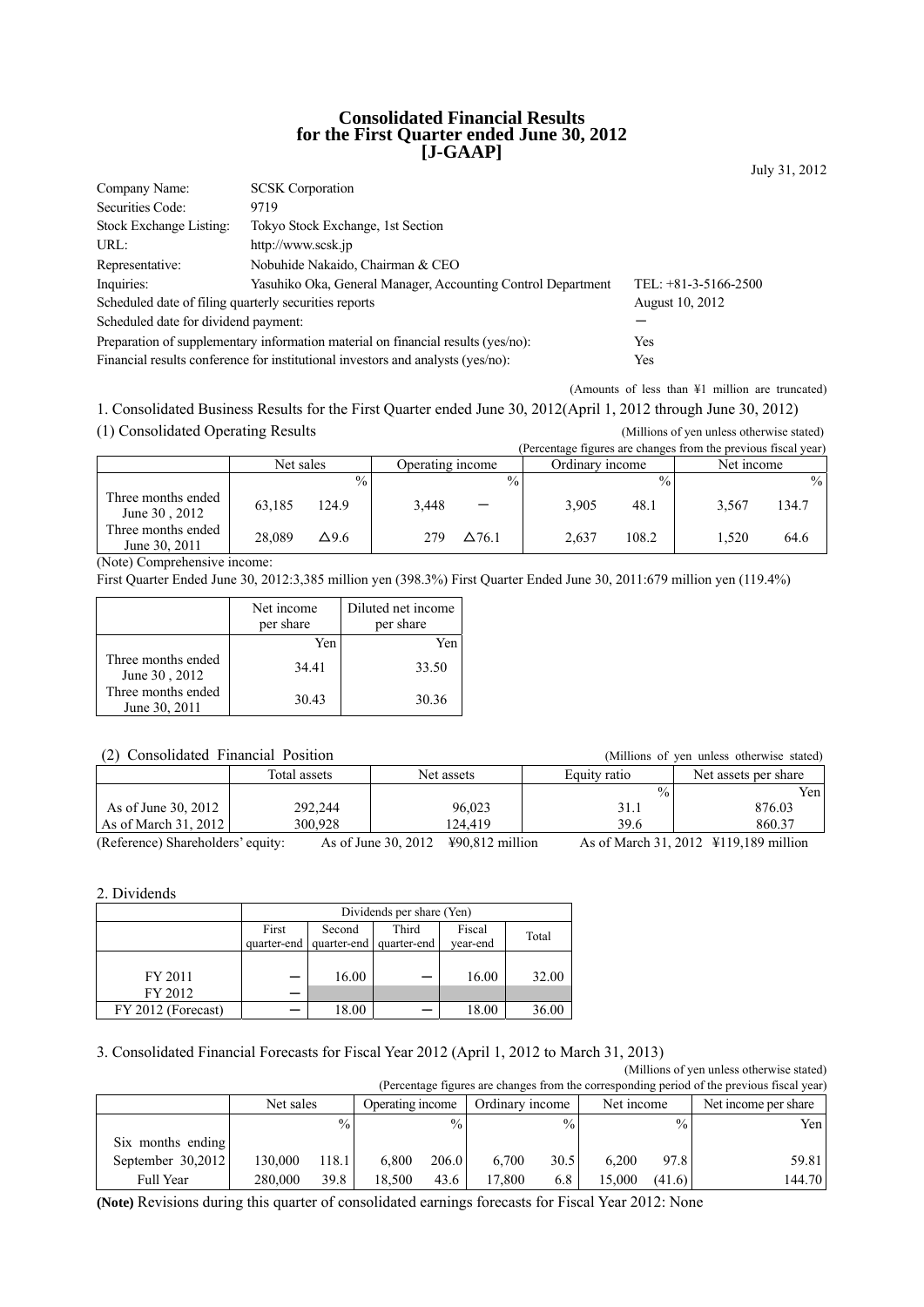(1) Changes in significant subsidiaries during the period : None

(2) Changes in accounting policies, changes in accounting estimates and restatement of prior period financial statements after error corrections

1) Changes in accounting policies, changes in accounting standards and other regulations: None

2) Changes in accounting policies due to other reasons: None

3) Changes in accounting estimates: None

4) Restatement of prior period financial statements after error corrections: None

(3) Number of shares issued (Common stock)

1) The number of shares issued as of the period-end (including treasury stock)

|    | As of June 30, 2012                                         | 107,986,403 shares |
|----|-------------------------------------------------------------|--------------------|
|    | As of March 31, 2012                                        | 107,986,403 shares |
| 2) | The number of shares of treasury stock as of the period-end |                    |
|    | As of June 30, 2012                                         | 4,322,679 shares   |
|    | As of March 31, 2012                                        | 4,322,267 shares   |
| 3) | The average number of shares during the period              |                    |
|    | As of March 31, 2012                                        | 103,663,741 shares |
|    | As of March 31, 2012                                        | 49,960,408 shares  |

\* Statement of implementation status for auditing procedures

• These consolidated quarterly financial results for the first quarter are exempt from auditing procedures based on the Financial Instruments and Exchange Act. Auditing procedures based on the Financial Instruments and Exchange Act had not been completed as of the release of these consolidated quarterly financial results.

\* Cautionary statement concerning appropriate use of financial forecasts and other explanatory notes

- The financial forecasts contained in this document are based on the information currently available and certain assumptions deemed reasonable. Actual results may vary from these forecasts for various reasons. With regard to the assumptions on which financial forecasts are based and other explanatory notes in connection with the use of financial forecasts, please refer to "Qualitative information of Consolidated Financial Forecast for the fiscal year ending March 31, 2013" on page 3.
- SCSK will hold a results briefing for institutional investors and analysts on July 31, 2012. Materials used in the briefing, a transcript of the main questions and answers, and other related information will be published on SCSK's website promptly thereafter.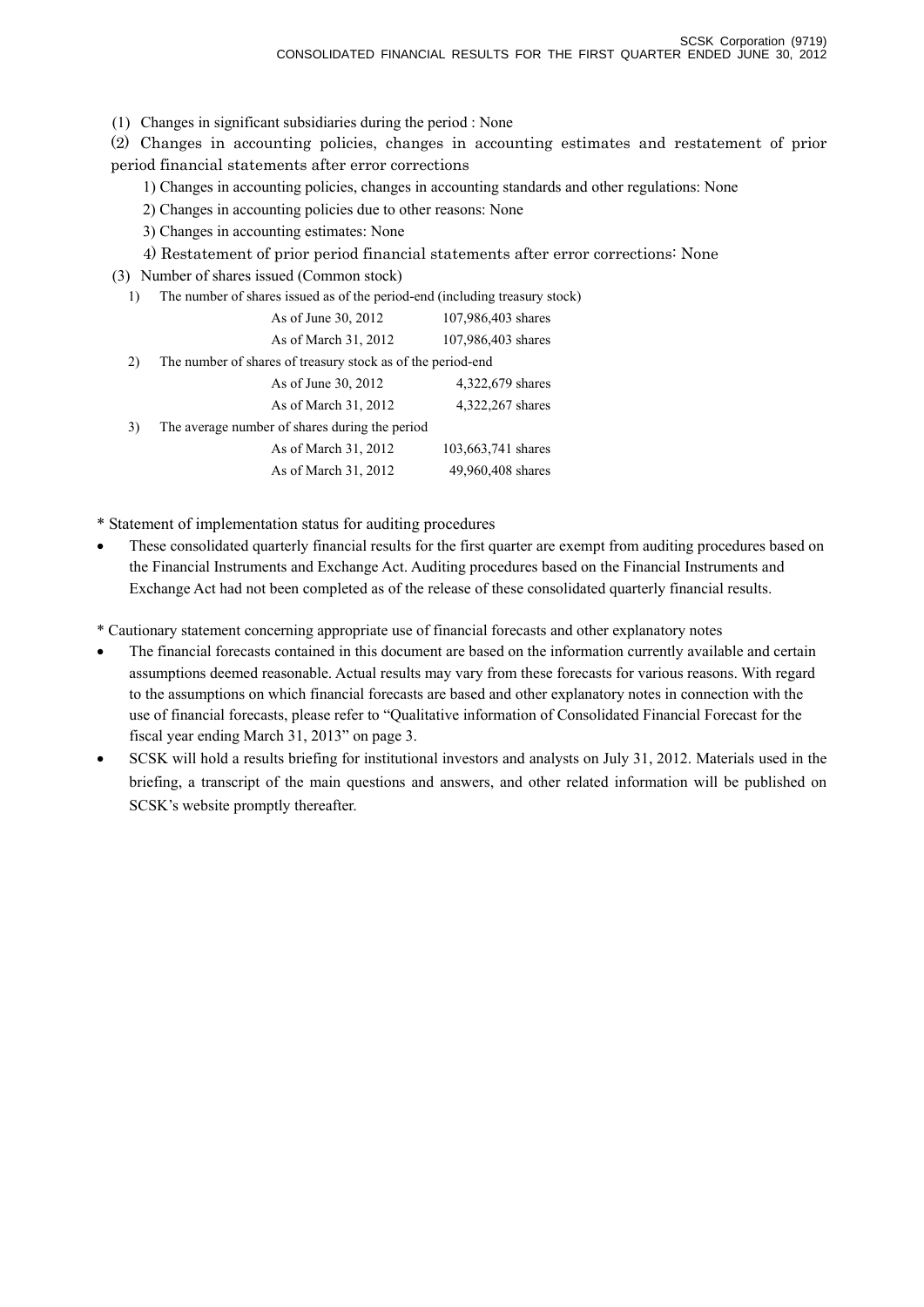# Contents

| (1) |                                                                                                                                                                                                    |
|-----|----------------------------------------------------------------------------------------------------------------------------------------------------------------------------------------------------|
| (2) |                                                                                                                                                                                                    |
| (3) |                                                                                                                                                                                                    |
|     |                                                                                                                                                                                                    |
| (1) | Transfer of important subsidiaries in the three months under review manufactured in the three months under review                                                                                  |
| (2) |                                                                                                                                                                                                    |
| (3) | Changes in accounting policies, changes in accounting estimate and restatement of prior period financial                                                                                           |
|     |                                                                                                                                                                                                    |
|     | 3. Consolidated Quarterly Financial Statements manufactured and continuum control of the Statements of Statements                                                                                  |
| (1) |                                                                                                                                                                                                    |
| (2) | Consolidated Quarterly Statements of Income and Comprehensive Income manufacturer and Tonsolidated Quarterly Statements of Income and Comprehensive Income manufacturer and Tonsolidated Quarterly |
|     |                                                                                                                                                                                                    |
|     |                                                                                                                                                                                                    |
| (3) |                                                                                                                                                                                                    |
| (4) |                                                                                                                                                                                                    |
| (5) |                                                                                                                                                                                                    |
| (6) | Notes concerning Significant Changes in Shareholder's Equity manufactured and the state of 13                                                                                                      |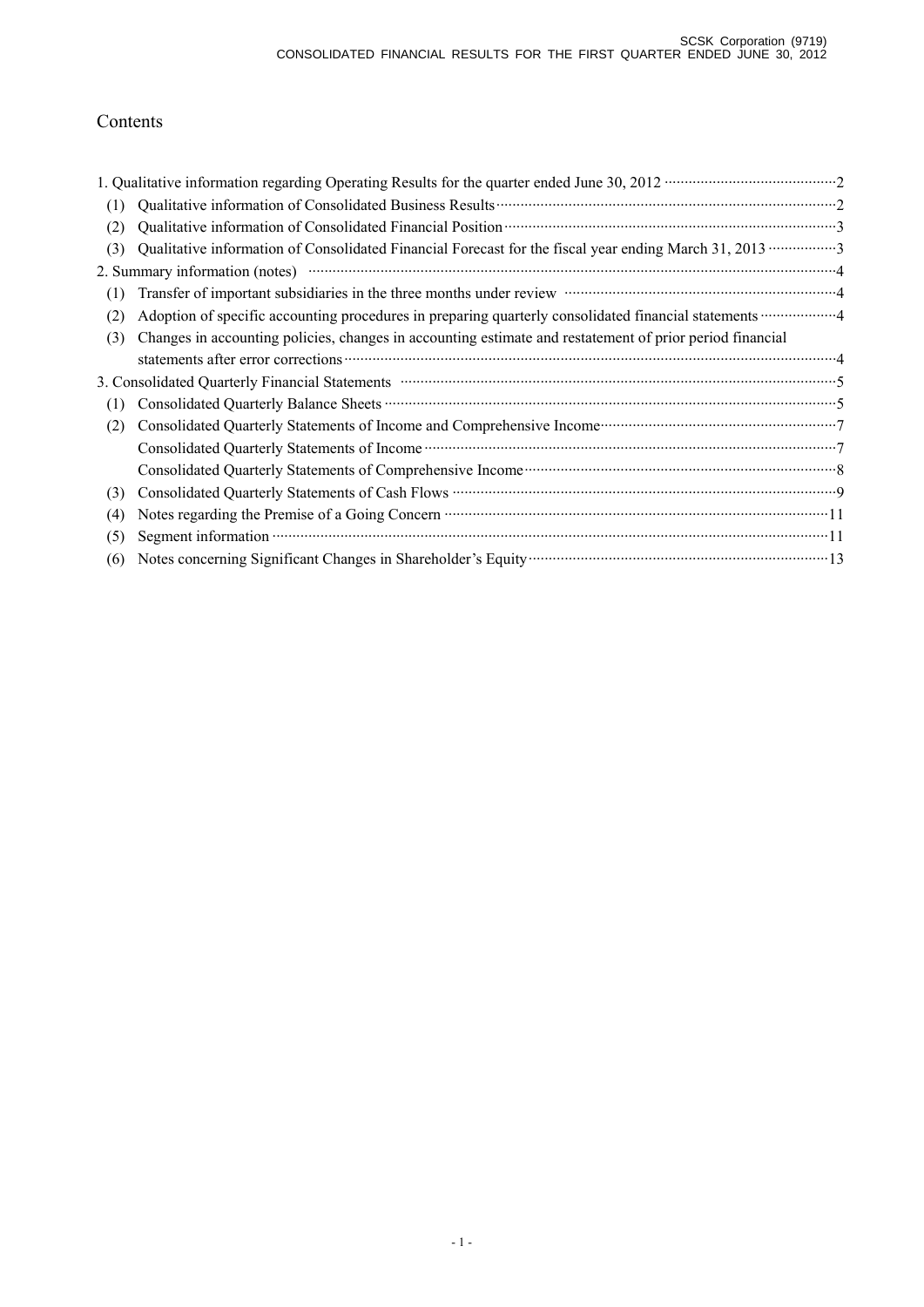## **1. Qualitative information regarding Operating Results for the quarter ended June 30, 2012 (1) Qualitative information of Consolidated Business Results**

In the first-quarter period under review, the Japanese economy experienced a moderate recovery, supported by domestic demand including reconstruction demand following last year's Great East Japan Earthquake. Companies tended to increase their equipment investment, against a backdrop of a gradual improvement in profits. At the same time, consumer spending continued to increase moderately, driven by an improvement in consumer confidence, the effects of government policies to stimulate demand for automobiles, and other factors.

 For overseas economies, however, the situation remains uncertain, primarily due to the European debt crisis. Although a certain level of progress has been made in resolving this issue on the political front, uncertainty in financial markets about southern European economies remains a significant risk factor. The outlook for the world economy is uncertain, due to factors including the delayed recovery of the U.S. economy and the possibility of a slowdown in economic growth in emerging economies and commodity-exporting countries, especially China.

 In these economic conditions the Japanese economy is expected to return to a course of continuous growth, but concerns remain about a possible economic slowdown, due to the strong yen, downturns in overseas economies, constraints on electricity supply, and other factors.

As for the operating environment in the IT services industry, the trend of cutting back on or postponing IT investment had been continuing against the backdrop of the severe business environment in recent years, but signs of a recovery in IT investment are now emerging with the moderate recovery of the domestic economy.

Regarding SCSK Group's business environment, various types of IT demand are gradually emerging from the Group's corporate customers, such as demand for use of various types of IT services, including Cloud services, for further improving business efficiency and productivity, demand from manufacturing and other companies for strengthening domestic production activities and enhancing global business capabilities, and telecommunications industry demand relating to the growing prominence of smartphones. In the financial industry, demand has been strong for IT investment relating to business mergers and integration, particularly from banking and insurance industry customers. In addition, there is a widening trend of increased use of datacenters and cloud-related services, including for business continuity planning and disaster recovery measures following the earthquake.

Turning to the Company's operating results for the first-quarter period under review, consolidated net sales increased 124.9% compared to the same period of the previous fiscal year to ¥63,185 million. This reflects steady growth in business with telecommunications and financial industry customers, as well as the increased business scale due to the merger. Operating income increased approximately 12-fold year on year to ¥3,448 million. This was attributable to higher net sales as well as an improvement in gross profit margins on increased business efficiency and improved productivity. Ordinary income increased 48.1% to ¥3,905 million, while net income increased 134.7% to ¥3,567 million, partly reflecting the recognition of deferred tax assets.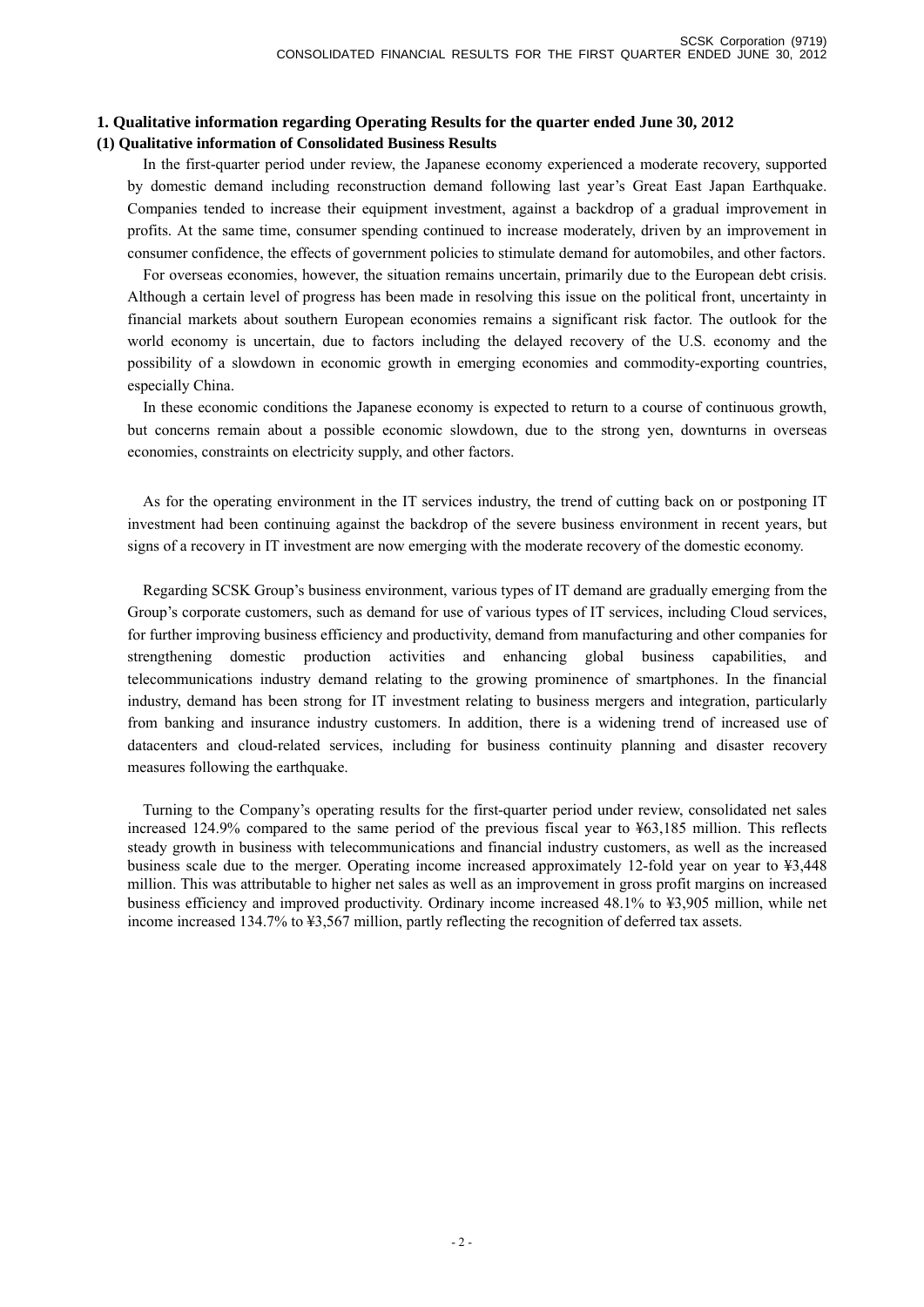#### **(2) Qualitative information of Consolidated Financial Position**

Cash and cash equivalents ("cash") as of June 30, 2012 decreased ¥1,867 million compared to March 31, 2012 to ¥61,793 million. The increase or decrease in each cash flow type and the main factors for such changes are as follows.

#### Cash flow from operating activities

Net cash provided by operating activities was ¥5,551 million.

The main cash inflow factors were net income before income taxes and minority interests of ¥3,907 million, depreciation of ¥1,583 million and a decrease in accounts receivable of ¥11,905 million. The main cash outflow factors were a decrease in accounts payable of ¥3,153 million, an increase in inventories of ¥2,619 million, a decrease in "Other" of ¥4,427 million due to payment of a one-time expense relating to the reorganization of personnel system, and payment of income and other taxes of ¥872 million.

### Cash flow from investing activities

Net cash used in investing activities was ¥2,755 million.

The main cash inflow factor was repayment of short-term loans receivable of ¥1,351 million. The main cash outflow factor was acquisition of tangible fixed assets of ¥4,148 million.

### Cash flow from financing activities

Net cash used in financing activities was ¥4,720 million.

The main cash inflow factors were long-term borrowings of ¥20,000 million and issuance of bonds of ¥10,000 million. The main cash outflow factors were share repurchase of ¥30,077 million, repayment of longterm debt of ¥2,500 million, and dividend payments of ¥1,662 million (¥16 per share).

### **(3) Qualitative information of Consolidated Financial Forecast for the fiscal year ending March 31, 2013**

Business performance for the first quarter of the year was generally in accordance with forecasts and there are no changes to the consolidated half-year or full-year forecasts issued on May 1, 2012.

#### \*Characteristics of SCSK Group's quarterly results

As many companies in Japan have fiscal years that run from April to March, adoption and inspection of computer systems tends to be concentrated in September and March, respectively the halfway point and end of the April to March fiscal year. Excluding sales covered by contract agreements, SCSK Group mainly records sales on a receipt-and-inspection basis. This means that Group business results fluctuate by season, with sales and income tending to be concentrated in the second and fourth quarters of each year.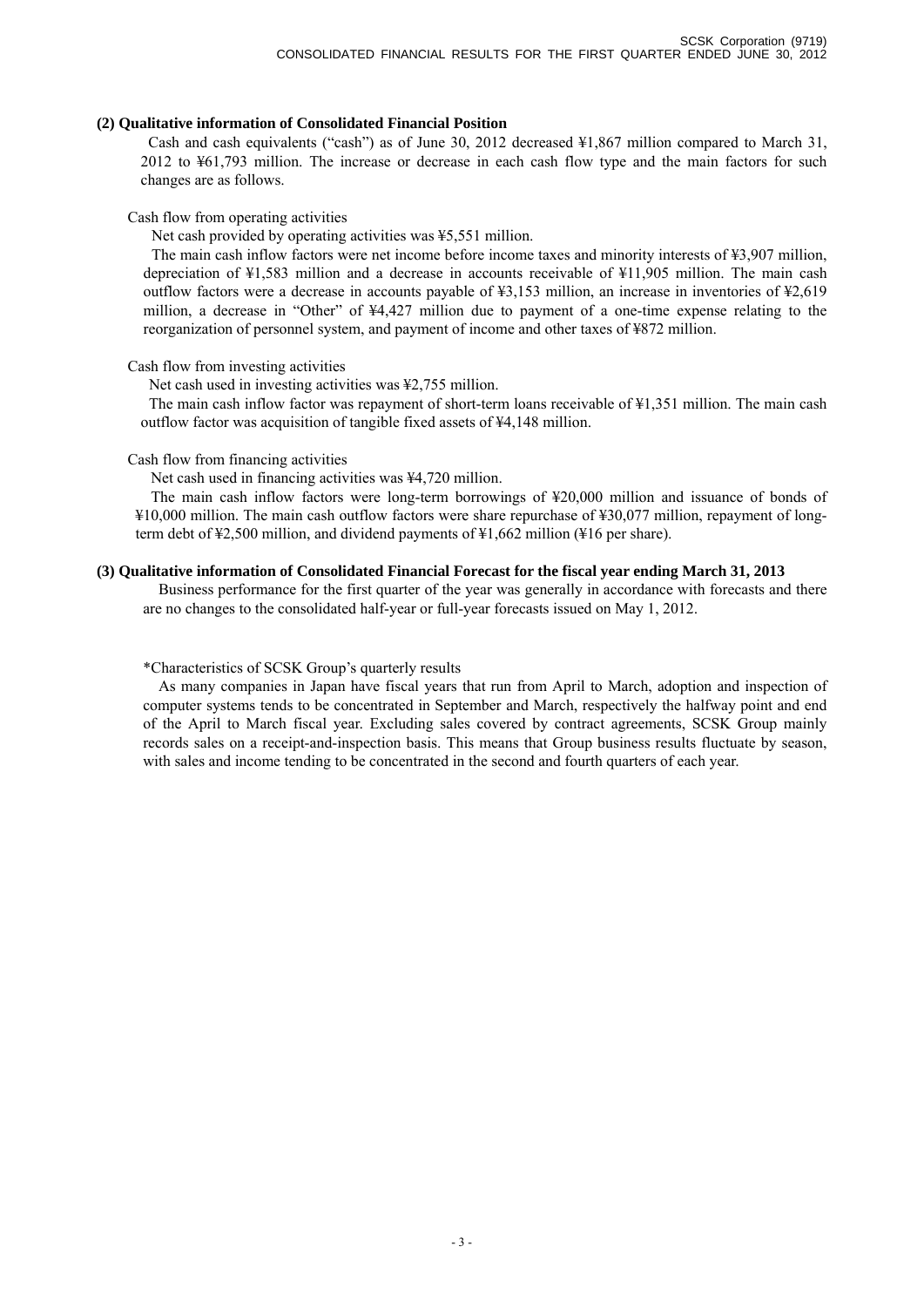## **2.Summary information (notes)**

**(1)Transfer of important subsidiaries in the three months under review**  No applicable items

**(2)Adoption of specific accounting procedures in preparing quarterly consolidated financial statements**  No applicable items

**(3)Changes in accounting policies, changes in accounting estimates and restatement of prior period financial statements after error corrections** 

No applicable items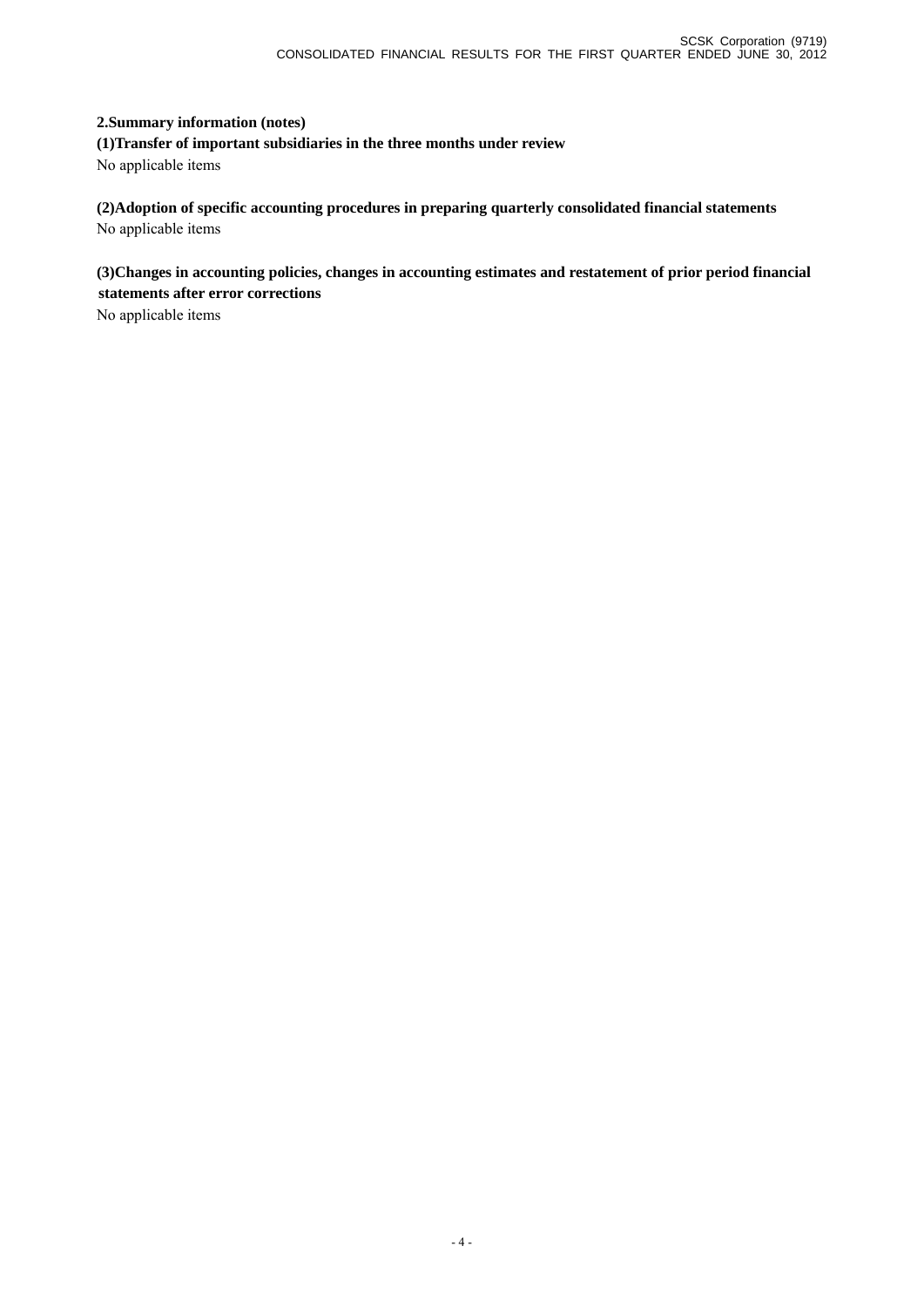# **3. Consolidated Quarterly Financial Statements**

# **(1) Consolidated Quarterly Balance Sheets**

|                                     |                     | (Unit: Millions of Yen) |
|-------------------------------------|---------------------|-------------------------|
|                                     | As of Mar. 31, 2012 | As of Jun. 30, 2012     |
| <b>ASSETS</b>                       |                     |                         |
| Current assets                      |                     |                         |
| Cash and deposits                   | 28,158              | 31,613                  |
| Notes and accounts receivable-trade | 55,942              | 44,049                  |
| Short-term investment securities    | 1,599               | 1,699                   |
| Operational investment securities   | 35,787              | 36,648                  |
| Merchandise and finished goods      | 2,923               | 4,816                   |
| Work in process                     | 619                 | 1,354                   |
| Raw materials and supplies          | 33                  | 28                      |
| Short-term loans receivable         | 17,275              | 15,926                  |
| Deposits paid                       | 36,802              | 31,380                  |
| Other                               | 18,887              | 21,484                  |
| Allowance for doubtful accounts     | (10, 818)           | (10,795)                |
| Total current assets                | 187,212             | 178,206                 |
| Noncurrent assets                   |                     |                         |
| Property, plant and equipment       |                     |                         |
| Buildings and structures, net       | 25,753              | 27,488                  |
| Land                                | 19,614              | 19,614                  |
| Others, net                         | 8,340               | 7,683                   |
| Total property, plant and equipment | 53,708              | 54,785                  |
| Intangible assets                   |                     |                         |
| Goodwill                            | 454                 | 426                     |
| Other                               | 7,229               | 7,159                   |
| Total intangible assets             | 7,683               | 7,586                   |
| Investments and other assets        |                     |                         |
| Investment securities               | 15,944              | 15,553                  |
| Other                               | 36,719              | 36,416                  |
| Allowance for doubtful accounts     | (340)               | (302)                   |
| Total investments and other assets  | 52,323              | 51,666                  |
| Total noncurrent assets             | 113,715             | 114,038                 |
| <b>Total assets</b>                 | 300,928             | 292,244                 |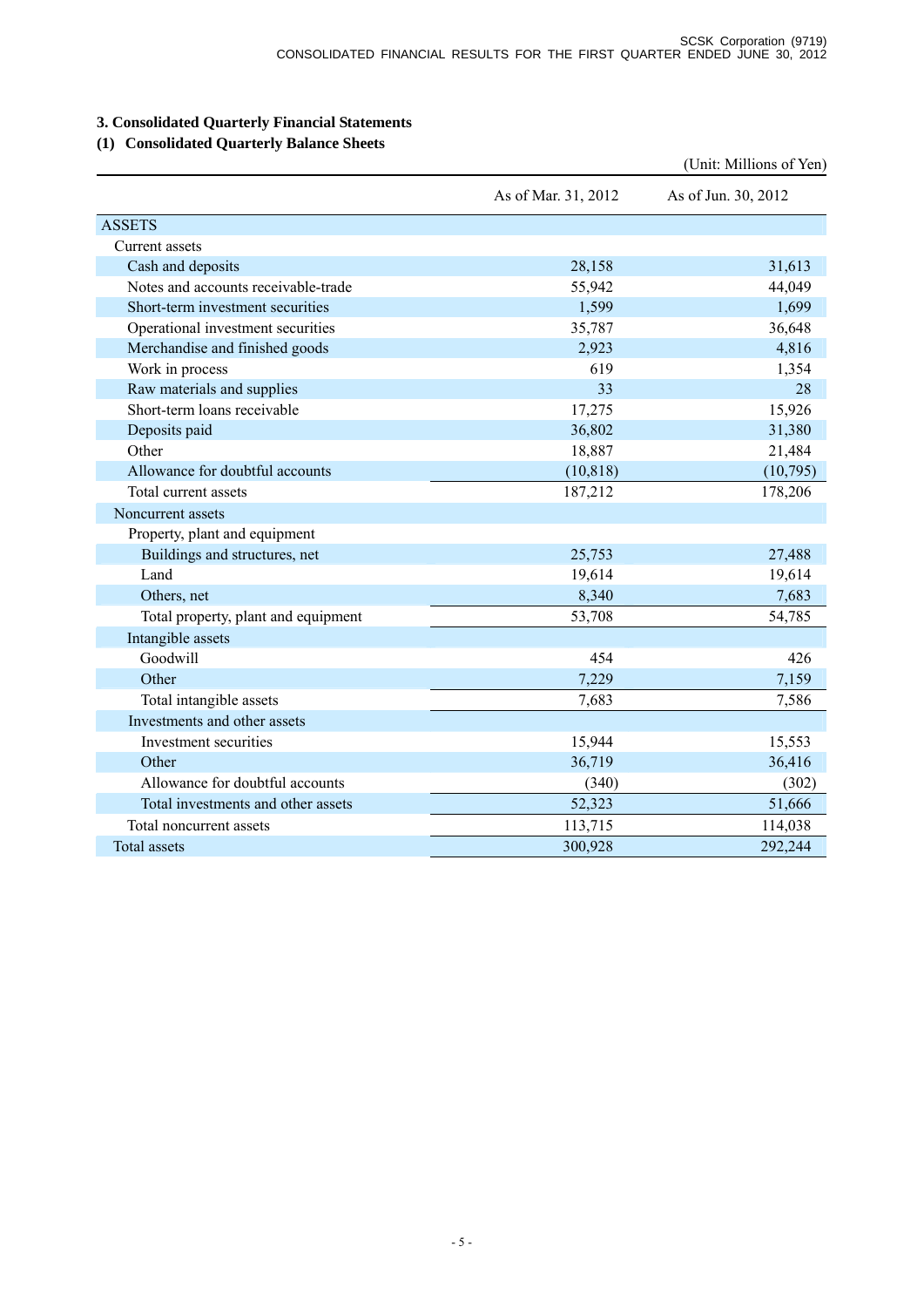|                                                       |                     | (Unit: Millions of Yen) |
|-------------------------------------------------------|---------------------|-------------------------|
|                                                       | As of Mar. 31, 2011 | As of Jun. 30, 2012     |
| <b>LIABILITIES</b>                                    |                     |                         |
| <b>Current liabilities</b>                            |                     |                         |
| Notes and accounts payable-trade                      | 16,270              | 13,124                  |
| Current portion of long-term loans payable            | 10,000              | 10,000                  |
| Income taxes payable                                  | 579                 | 212                     |
| Provision for bonuses                                 | 5,753               | 2,464                   |
| Provision for directors' bonuses                      | 66                  | 17                      |
| Provision for loss on construction contracts          | 261                 | 181                     |
| Deposits received of prepaid cards                    | 59,220              | 59,984                  |
| Other                                                 | 30,395              | 28,792                  |
| Total current liabilities                             | 122,548             | 114,778                 |
| Noncurrent liabilities                                |                     |                         |
| Bonds payable                                         |                     | 10,000                  |
| Bonds with subscription rights to shares              | 35,000              | 35,000                  |
| Long-term loans payable                               | 9,860               | 27,360                  |
| Provision for retirement benefits                     | 4,190               | 4,444                   |
| Provision for directors' retirement benefits          | 53                  | 45                      |
| Asset retirement obligations                          | 1,341               | 1,350                   |
| Other                                                 | 3,515               | 3,240                   |
| Total noncurrent liabilities                          | 53,960              | 81,442                  |
| <b>Total liabilities</b>                              | 176,508             | 196,220                 |
| <b>NET ASSETS</b>                                     |                     |                         |
| Shareholders' equity                                  |                     |                         |
| Capital stock                                         | 21,152              | 21,152                  |
| Capital surplus                                       | 33,152              | 3,074                   |
| Retained earnings                                     | 73,554              | 75,459                  |
| Treasury stock                                        | (8,690)             | (8,691)                 |
| Total shareholders' equity                            | 119,168             | 90,995                  |
| Accumulated other comprehensive income                |                     |                         |
| Valuation difference on available-for-sale securities | 787                 | 538                     |
| Deferred gains or losses on hedges                    | (27)                | (39)                    |
| Foreign currency translation adjustment               | (738)               | (681)                   |
| Total accumulated other comprehensive income          | 21                  | (183)                   |
| Subscription rights to shares                         | 190                 | 192                     |
| Minority interests                                    | 5,039               | 5,019                   |
| Total net assets                                      | 124,419             | 96,023                  |
| Total liabilities and net assets                      | 300,928             | 292,244                 |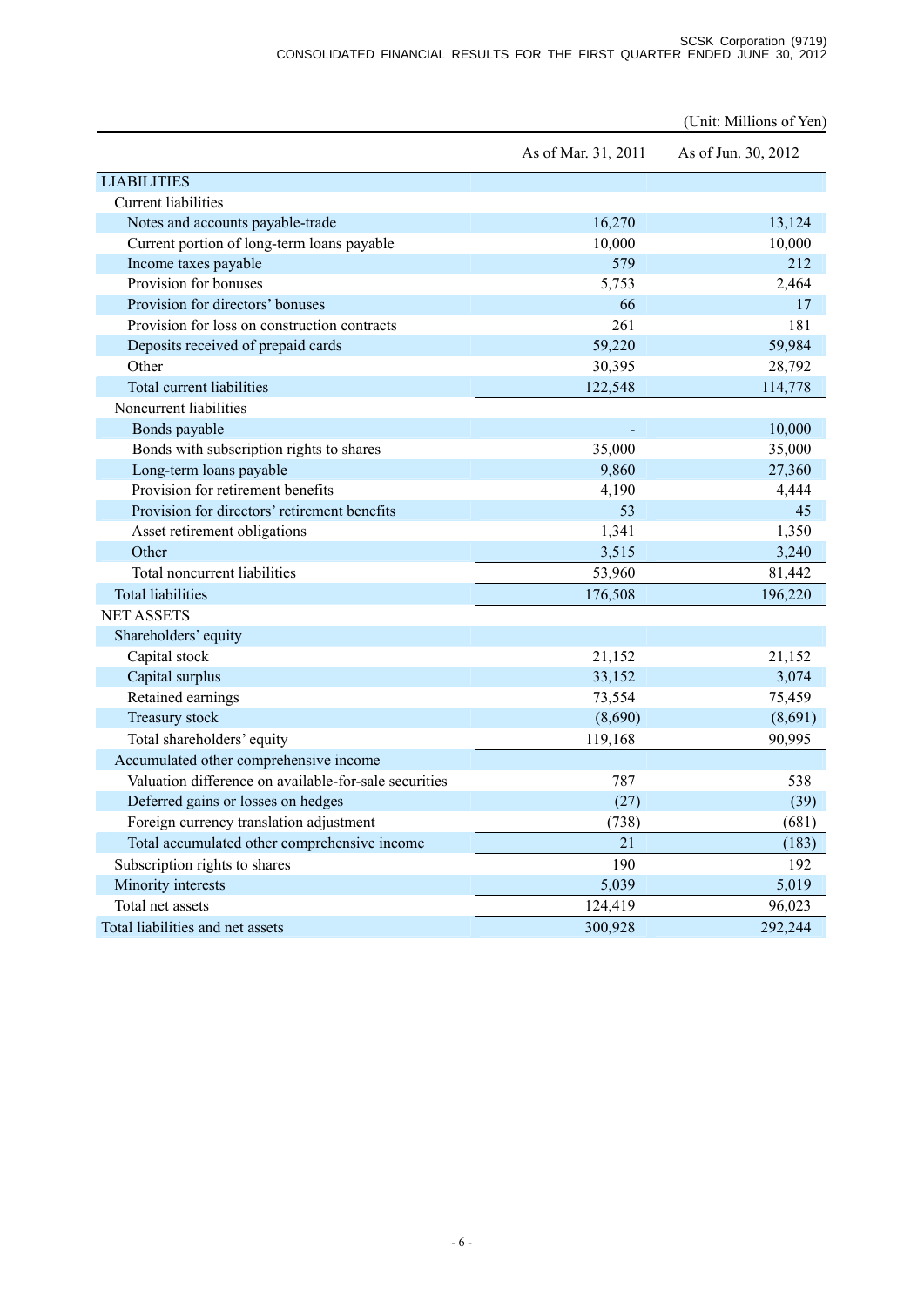| (2) Consolidated Quarterly Statements of Income and Comprehensive Income |
|--------------------------------------------------------------------------|
| <b>Consolidated Quarterly Statements of Income</b>                       |

|                                                   |                                       | (Unit: Millions of Yen)               |
|---------------------------------------------------|---------------------------------------|---------------------------------------|
|                                                   | From Apr. 1, 2011<br>to Jun. 30, 2011 | From Apr. 1, 2012<br>to Jun. 30, 2012 |
| Net sales                                         | 28,089                                | 63,185                                |
| Cost of sales                                     | 22,297                                | 48,513                                |
| Gross profit                                      | 5,791                                 | 14,671                                |
| Selling, general and administrative expenses      | 5,512                                 | 11,223                                |
| Operating income                                  | 279                                   | 3,448                                 |
| Non-operating income                              |                                       |                                       |
| Interest income                                   | 23                                    | 53                                    |
| Dividends income                                  | 68                                    | 27                                    |
| Equity in earnings of affiliates                  | 70                                    | 69                                    |
| Gain on investments in partnership                | 2,190                                 | 354                                   |
| Hoard profit of prepaid card                      |                                       | 302                                   |
| Other                                             | 12                                    | 143                                   |
| Total non-operating income                        | 2,364                                 | 952                                   |
| Non-operating expenses                            |                                       |                                       |
| Interest expenses                                 | 5                                     | 96                                    |
| Loss on valuation of investment securities        |                                       | 22                                    |
| Foreign exchange losses                           | 1                                     | $\overline{2}$                        |
| Retirement benefit expenses                       |                                       | 65                                    |
| Financing expenses                                |                                       | 218                                   |
| Other                                             | 0                                     | 91                                    |
| Total non-operating expenses                      | $\overline{7}$                        | 495                                   |
| Ordinary income                                   | 2,637                                 | 3,905                                 |
| Extraordinary income                              |                                       |                                       |
| Gain on sales of noncurrent assets                |                                       | 5                                     |
| Gain on sales of investment securities            |                                       | $\boldsymbol{0}$                      |
| Gain on sales of memberships                      | $\boldsymbol{0}$                      | $\boldsymbol{0}$                      |
| Gain on reversal of subscription rights to shares | 1                                     |                                       |
| Total extraordinary income                        | $\mathbf{1}$                          | 5                                     |
| Extraordinary loss                                |                                       |                                       |
| Loss on retirement of noncurrent assets           | 8                                     | 3                                     |
| Loss on sales of membership                       | $\mathbf{0}$                          |                                       |
| Merger expenses                                   | 51                                    |                                       |
| Total extraordinary loss                          | 61                                    | $\overline{3}$                        |
| Income before income taxes and minority interests | 2,577                                 | 3,907                                 |
| Income taxes — current                            | 201                                   | 148                                   |
| Income taxes - deferred                           | 869                                   | 170                                   |
| Total income taxes                                | 1,071                                 | 319                                   |
| Income before minority interests                  | 1,505                                 | 3,588                                 |
| Minority interests in gain (loss)                 | (14)                                  | 21                                    |
| Net income                                        | 1,520                                 | 3,567                                 |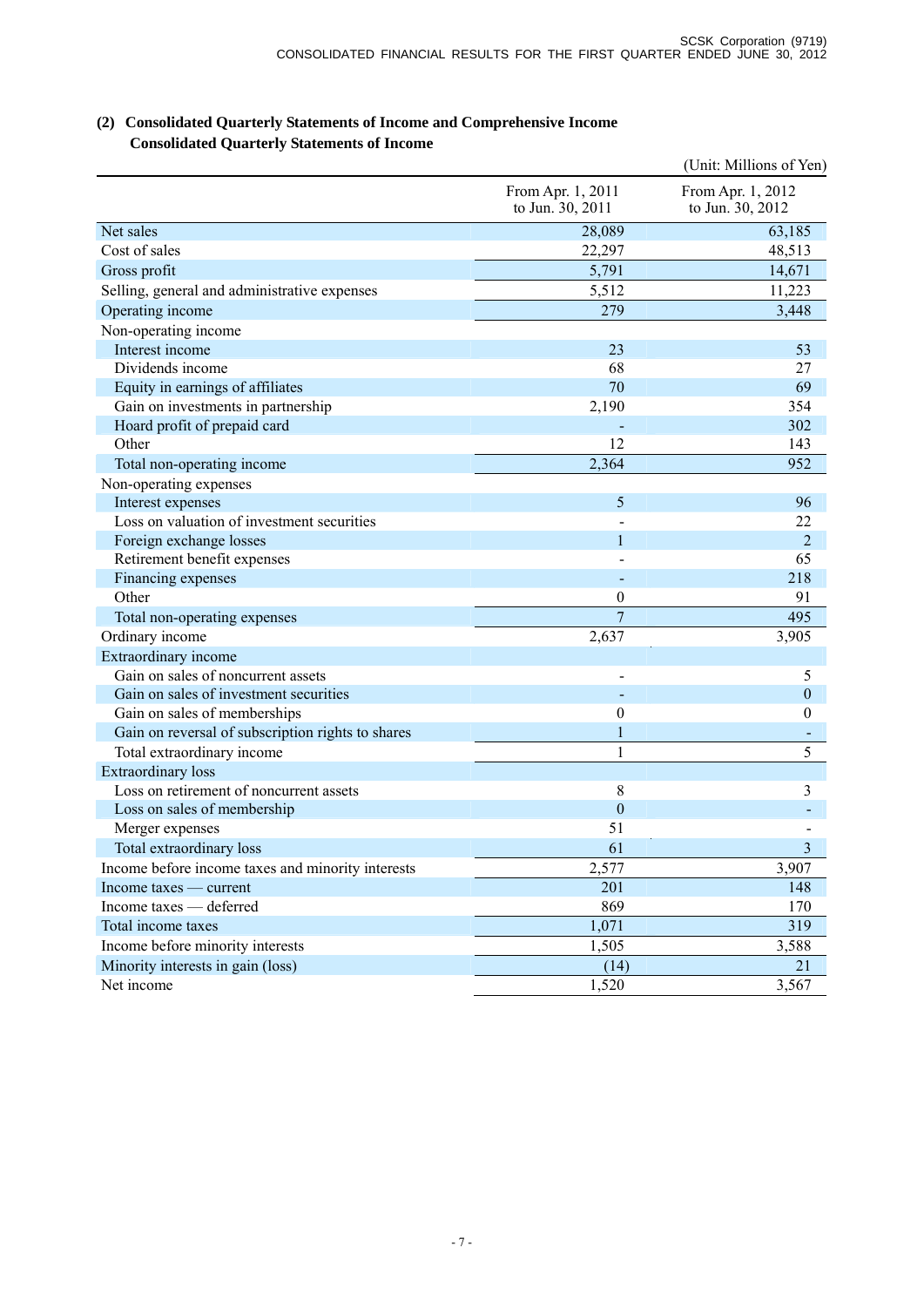# **Consolidated Quarterly Statements of Comprehensive Income**

|                                                                                        |                                       | (Unit: Millions of Yen)               |
|----------------------------------------------------------------------------------------|---------------------------------------|---------------------------------------|
|                                                                                        | From Apr. 1, 2011<br>to Jun. 30, 2011 | From Apr. 1, 2012<br>to Jun. 30, 2012 |
| Income before minority interests                                                       | 1,505                                 | 3,588                                 |
| Other comprehensive income                                                             |                                       |                                       |
| Valuation difference on available-for-sale securities                                  | (843)                                 | (250)                                 |
| Deferred gains or losses on hedges                                                     | (11)                                  | (12)                                  |
| Foreign currency translation adjustment                                                | 21                                    | 57                                    |
| Share of other comprehensive income of associates<br>accounted for using equity method | 7                                     | 2                                     |
| Total other comprehensive income                                                       | (826)                                 | (203)                                 |
| Comprehensive income                                                                   | 679                                   | 3,385                                 |
| (Comprehensive income attributable to)                                                 |                                       |                                       |
| Comprehensive income attributable to owners of the<br>parent                           | 694                                   | 3,363                                 |
| Comprehensive income attributable to minority interests                                | (14)                                  | 22                                    |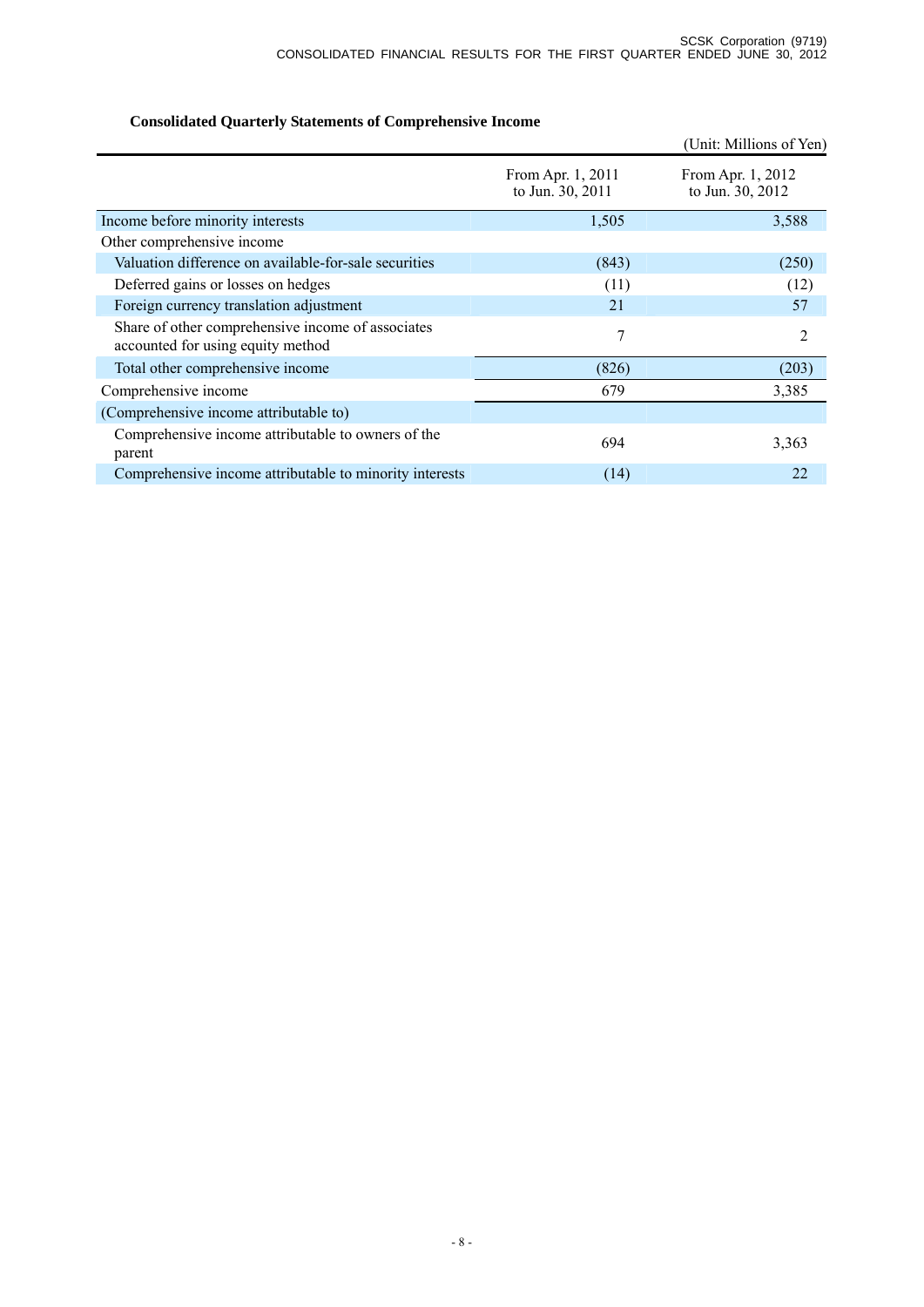# **(3) Consolidated Quarterly Statements of Cash Flows**

|                                                                |                                       | (Unit: Millions of Yen)               |
|----------------------------------------------------------------|---------------------------------------|---------------------------------------|
|                                                                | From Apr. 1, 2011<br>to Jun. 30, 2011 | From Apr. 1, 2012<br>to Jun. 30, 2012 |
| Net cash provided by (used in) operating activities            |                                       |                                       |
| Income before income taxes and minority interests              | 2,577                                 | 3,907                                 |
| Depreciation and amortization                                  | 875                                   | 1,583                                 |
| Amortization of goodwill                                       | 22                                    | 27                                    |
| Increase (decrease) in allowance for doubtful accounts         | (74)                                  | (44)                                  |
| Increase (decrease) in provision for retirement benefits       | 5                                     | 253                                   |
| Decrease (increase) in prepaid pension costs                   | (213)                                 | (170)                                 |
| Loss on retirement of noncurrent assets                        | 8                                     | 3                                     |
| Loss(gain) on sales of noncurrent assets                       |                                       | (5)                                   |
| Loss (gain) on valuation of investment securities              |                                       | 22                                    |
| Loss (gain) on sales of investment securities                  |                                       | (4)                                   |
| Equity in (earnings) losses of affiliates                      | (70)                                  | (69)                                  |
| Share-based compensation expenses                              | 17                                    | 1                                     |
| Interest and dividends income                                  | (91)                                  | (81)                                  |
| Loss (gain) on investments in partnership                      | (2,190)                               | (354)                                 |
| Decrease (increase) in investment securities for sale          |                                       | (1, 189)                              |
| Decrease (increase) in notes and accounts receivable-trade     | 9,843                                 | 11,905                                |
| Decrease (increase) in inventories                             | (589)                                 | (2,619)                               |
| Increase (decrease) in notes and accounts payable-trade        | (2,569)                               | (3, 153)                              |
| Increase (decrease) in deposits received of prepaid cards      |                                       | 763                                   |
| Directors' bonus payments                                      | (45)                                  | (65)                                  |
| Other, net                                                     | 663                                   | (4, 427)                              |
| Subtotal                                                       | 8,169                                 | 6,283                                 |
| Interest and dividends income received                         | 207                                   | 200                                   |
| Interest expenses paid                                         | (5)                                   | (61)                                  |
| Income taxes paid                                              | (2, 128)                              | (872)                                 |
| Net cash provided by (used in) operating activities            | 6,242                                 | 5,551                                 |
| Net cash provided by (used in) investing activities            |                                       |                                       |
| Purchase of short-term investment securities                   |                                       | (1,199)                               |
| Proceeds from sales and redemption of securities               |                                       | 1,200                                 |
| Purchase of property, plant and equipment                      | (352)                                 | (4,148)                               |
| Proceeds from sales of property, plant and equipment           |                                       | $\mathbf{1}$                          |
| Purchase of intangible assets                                  | (407)                                 | (580)                                 |
| Purchase of investment securities                              | (10, 229)                             | (2)                                   |
| Proceeds from sales and redemption of investment<br>securities |                                       | 91                                    |
| Collection of short-term loans receivable                      | 1                                     | 1,351                                 |
| Proceeds from purchase of business                             | 169                                   |                                       |
| Proceeds from withdrawal of investments in partnership         | 4,859                                 | 438                                   |
| Payments for lease and guarantee deposits                      | (28)                                  | (47)                                  |
| Proceeds from collection of lease and guarantee deposits       | 4                                     | 19                                    |
| Other, net                                                     | 70                                    | 121                                   |
| Net cash provided by (used in) investing activities            | (5, 913)                              | (2,755)                               |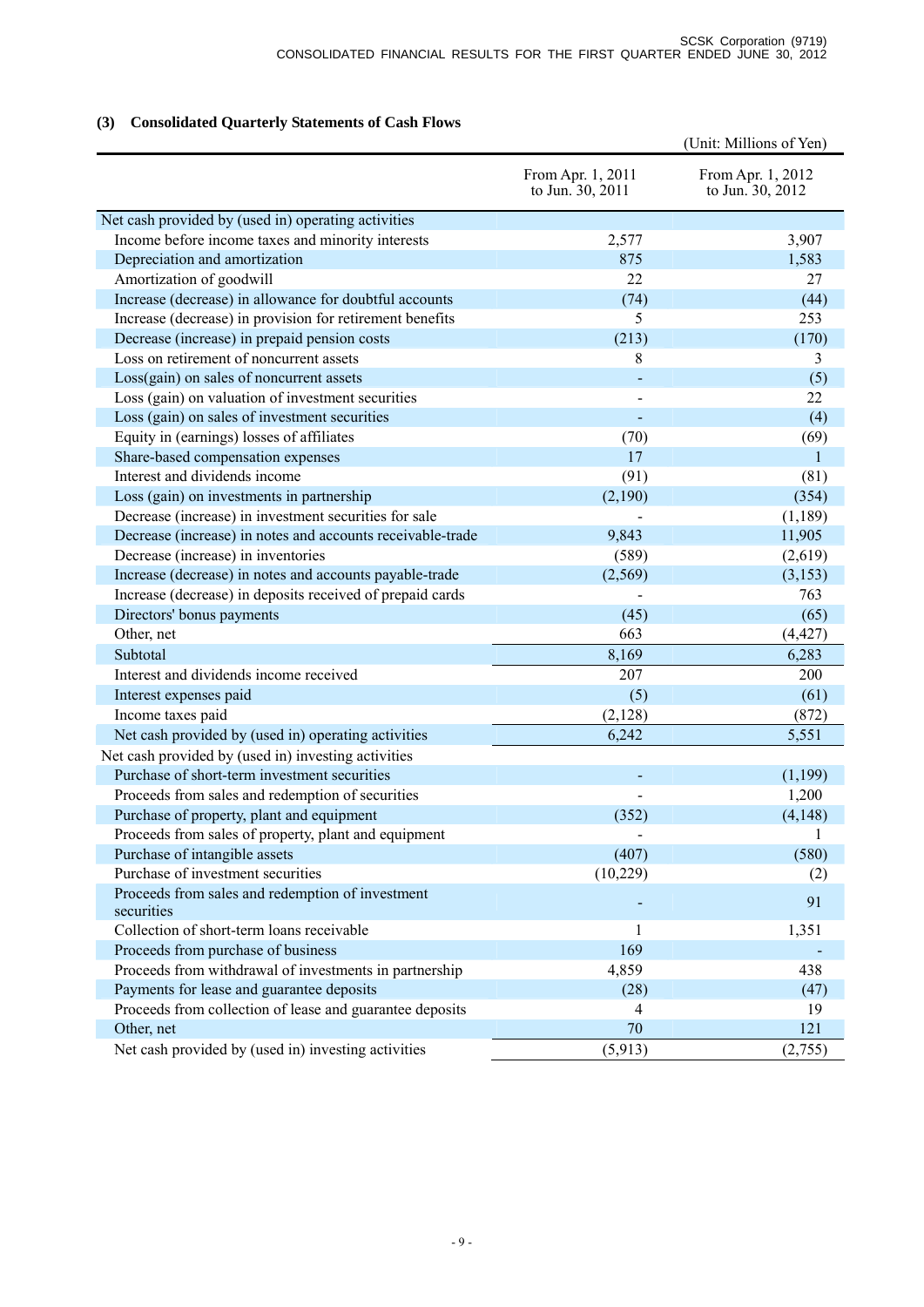|                                                             |                                       | (Unit: Millions of Yen)               |
|-------------------------------------------------------------|---------------------------------------|---------------------------------------|
|                                                             | From Apr. 1, 2011<br>to Jun. 30, 2011 | From Apr. 1, 2012<br>to Jun. 30, 2012 |
| Net cash provided by (used in) financing activities         |                                       |                                       |
| Proceeds from long-term loans payable                       |                                       | 20,000                                |
| Repayment of long-term loans payable                        |                                       | (2,500)                               |
| Proceeds from issuance of bonds                             |                                       | 10,000                                |
| Repayments of lease obligations                             | (215)                                 | (436)                                 |
| Purchase of treasury stock                                  | (0)                                   | (30,077)                              |
| Proceeds from sales of treasury stock                       | $\Omega$                              | $\theta$                              |
| Cash dividends paid                                         | (803)                                 | (1,662)                               |
| Cash dividends paid to minority shareholders                |                                       | (44)                                  |
| Other, net                                                  |                                       |                                       |
| Net cash provided by (used in) financing activities         | (1,019)                               | (4,720)                               |
| Effect of exchange rate change on cash and cash equivalents | 28                                    | 57                                    |
| Net increase (decrease) in cash and cash equivalents        | (661)                                 | (1, 867)                              |
| Cash and cash equivalents at beginning of period            | 25,892                                | 63,661                                |
| Cash and cash equivalents at end of period                  | 25,230                                | 61,793                                |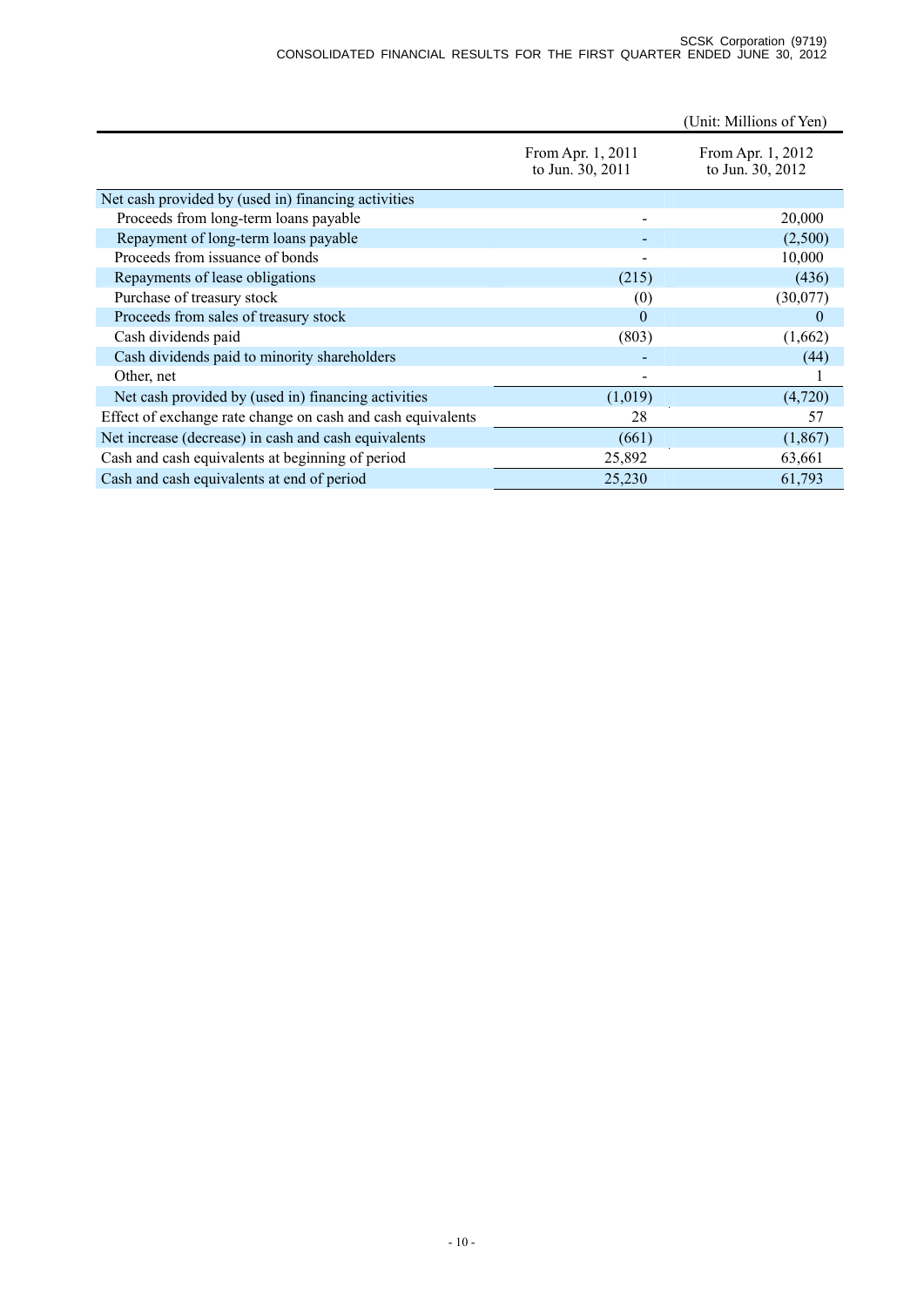## **(4) Notes regarding the Premise of a Going Concern**

No applicable items.

## **(5) Segment Information**

I. First quarter of fiscal year ended March 31, 2012 (April 1, 2011 to June 30, 2011) Information on Sales, Income (Loss) by Reported Segment

(Unit: Millions of Yen)

|                                         | Industrial<br>Systems<br><b>Business</b> | Financial<br>Systems<br><b>Business</b> | Global<br>Systems<br><b>Business</b> | <b>Business</b><br>Solutions and<br>Cross-<br>Functional<br><b>Business</b> | <b>Business</b><br>Services | IT<br>Management | <b>IT Platform</b><br>Solutions | Prepaid Card<br><b>Business</b> |
|-----------------------------------------|------------------------------------------|-----------------------------------------|--------------------------------------|-----------------------------------------------------------------------------|-----------------------------|------------------|---------------------------------|---------------------------------|
| Sales                                   |                                          |                                         |                                      |                                                                             |                             |                  |                                 |                                 |
| (1) Outside customers                   | 6,693                                    | 3,235                                   | 2,968                                | 1,436                                                                       |                             | 2,338            | 11,253                          |                                 |
| (2) Inter-segment sales or<br>transfers | 293                                      | 18                                      | 103                                  | 215                                                                         |                             | 907              | 225                             |                                 |
| Total                                   | 6,987                                    | 3,253                                   | 3,071                                | 1,652                                                                       |                             | 3,245            | 11,478                          |                                 |
| Segment income (loss)                   | (149)                                    | 212                                     | 348                                  | (17)                                                                        |                             | (67)             | 25                              |                                 |

|                                            | Others | Total  | Adjustments<br>(Note 1) | Amounts<br>Reported in the<br>Consolidated<br>Financial<br><b>Statements</b><br>(Note 2) |
|--------------------------------------------|--------|--------|-------------------------|------------------------------------------------------------------------------------------|
| Sales                                      |        |        |                         |                                                                                          |
| (1) Outside customers                      | 164    | 28,089 |                         | 28,089                                                                                   |
| Inter-segment sales or<br>(2)<br>transfers |        | 1,764  | (1,764)                 |                                                                                          |
| Total                                      | 164    | 29,853 | (1,764)                 | 28,089                                                                                   |
| Segment income (loss)                      | 25     | 377    | '98                     | 279                                                                                      |

Notes: Adjustments are as follows:

1. The adjustment of (¥98 million) to segment income (loss) represents general corporate expenses that have not been allocated to the reported segments.

2. Segment income (loss) has been reconciled to operating income in the consolidated income statement.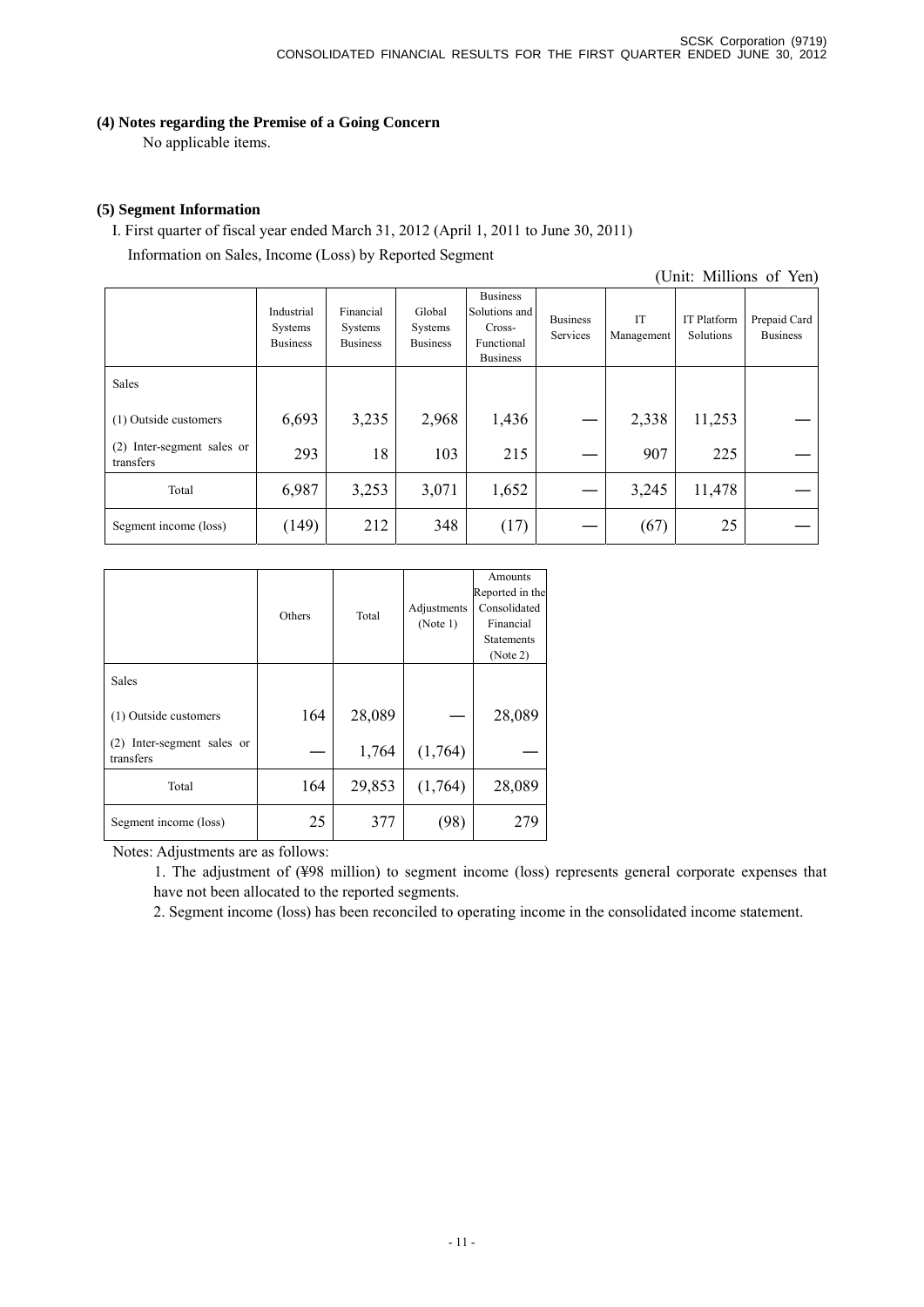II. First quarter of fiscal year ending March 31, 2013 (April 1, 2012 to June 30, 2012)

1) Information on Sales, Income (Loss) by Reported Segment

(Unit: Millions of Yen)

|                                            | Industrial<br>Systems<br><b>Business</b> | Financial<br>Systems<br><b>Business</b> | Global<br>Systems<br><b>Business</b> | <b>Business</b><br>Solutions and<br>Cross-<br>Functional<br><b>Business</b> | <b>Business</b><br>Services | <b>IT</b><br>Management | <b>IT Platform</b><br>Solutions | Prepaid Card<br><b>Business</b> |
|--------------------------------------------|------------------------------------------|-----------------------------------------|--------------------------------------|-----------------------------------------------------------------------------|-----------------------------|-------------------------|---------------------------------|---------------------------------|
| Sales                                      |                                          |                                         |                                      |                                                                             |                             |                         |                                 |                                 |
| (1) Outside customers                      | 15,292                                   | 11,266                                  | 2,884                                | 3,786                                                                       | 7,436                       | 8,971                   | 12,185                          | 1,170                           |
| Inter-segment sales or<br>(2)<br>transfers | 544                                      | 55                                      | 256                                  | 858                                                                         | 311                         | 1,362                   | 1,074                           | 35                              |
| Total                                      | 15,836                                   | 11,321                                  | 3,141                                | 4,644                                                                       | 7,748                       | 10,334                  | 13,260                          | 1,205                           |
| Segment income                             | 585                                      | 776                                     | 438                                  | 235                                                                         | 191                         | 607                     | 264                             | 530                             |

|                                         | Others | Total  | Adjustments<br>(Note 1) | Amounts<br>Reported in the<br>Consolidated<br>Financial<br><b>Statements</b><br>(Note 2) |
|-----------------------------------------|--------|--------|-------------------------|------------------------------------------------------------------------------------------|
| Sales                                   |        |        |                         |                                                                                          |
| (1) Outside customers                   | 189    | 63,185 |                         | 63,185                                                                                   |
| (2) Inter-segment sales or<br>transfers | 7      | 4,506  | (4,506)                 |                                                                                          |
| Total                                   | 197    | 67,691 | (4,506)                 | 63,185                                                                                   |
| Segment income                          | 36     | 3,666  | (217)                   | 3,448                                                                                    |

Notes: Adjustments are as follows:

1. The adjustments of (¥217 million) to segment income (loss) represent general corporate expenses that have not been allocated to the reported segments.

2. Segment income (loss) has been reconciled to operating income in the consolidated income statement.

#### **2) Changes in reported segments**

Effective the first-quarter period under review SCSK reorganized its reported segments. Seven of its previous eight reported segments (excluding Prepaid Card, which remains unchanged), as well as business at domestic branches included in the Other segment, were reorganized into seven new reported segments. The seven segments subject to reorganization were: Distribution & Manufacturing System Solution, Financial System and ERP Solution, Global Solution, IT Platform Solution, Systems Development, IT Management, and BPO. The seven new reported segments after the reorganization are: Industrial Systems Business, Financial Systems Business, Global Systems Business, Business Solutions and Cross-Functional Business, Business Services, IT Management, and IT Platform Solutions. The reorganization aims to further accelerate business integration following the merger with CSK Corporation on October 1, 2011, while also strengthening the framework for pursuing the three strategies identified in SCSK's business plan, namely, pursuing cross-selling, strengthening cloud solution business, and expanding global solution business.

Some of the new reported segments are organized by industry, while some are organized by function. By industry, Industrial Systems Business generally encompasses systems development business for all customers other than financial institutions, while Financial Systems Business covers systems development business for